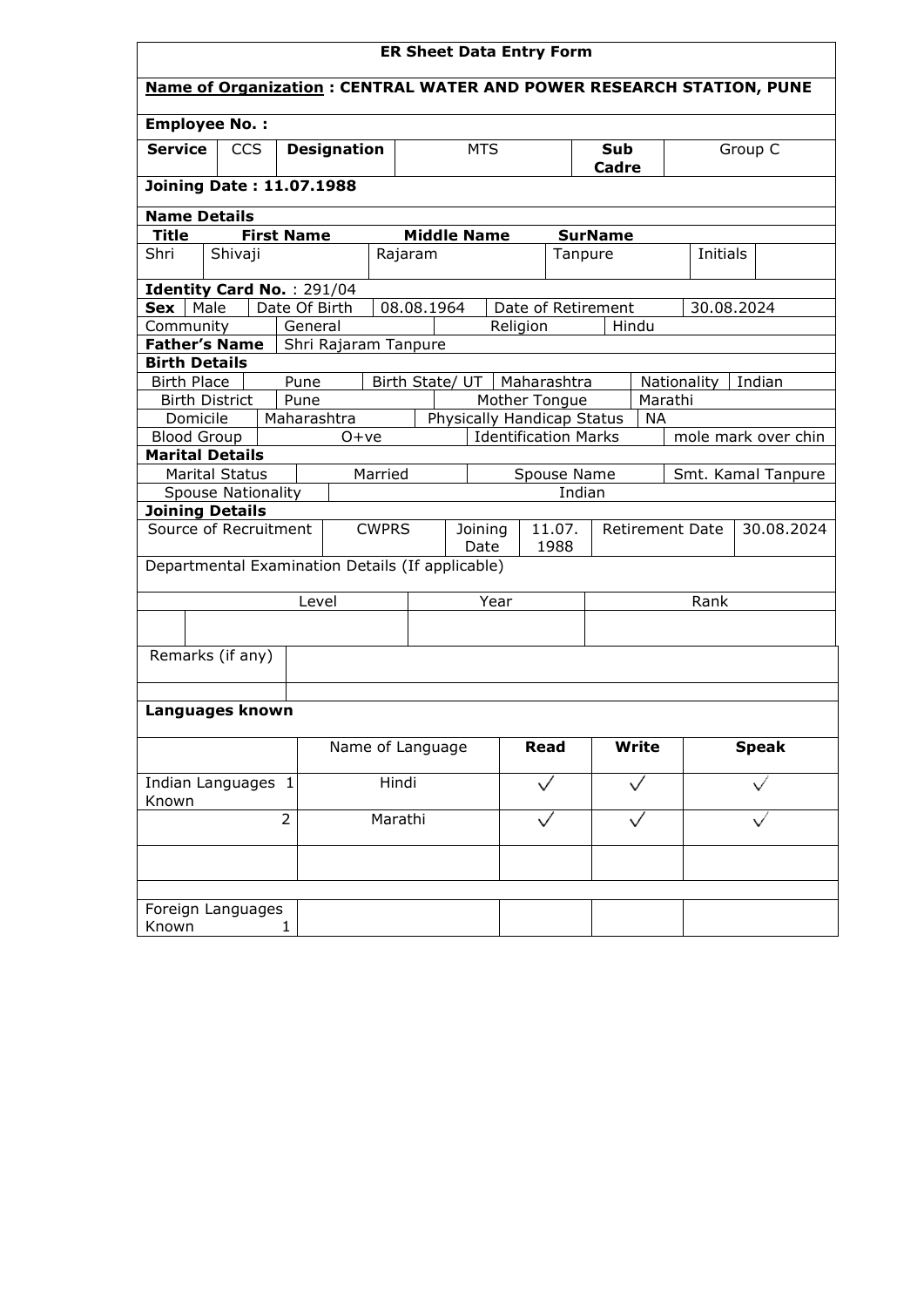## Details of deputation (if applicable)

| Name of the Office | Post held at that<br>time in parent office | Name of post<br>(selected for<br>deputation | Period of deputation |      |  |  |
|--------------------|--------------------------------------------|---------------------------------------------|----------------------|------|--|--|
|                    |                                            |                                             | Since                | From |  |  |
|                    |                                            |                                             |                      |      |  |  |

## Details of Foreign Visit

| SI.<br>No. | Place of Visit | Date of<br>visit | Post held at<br>that time | Whether it<br>is a<br>personal or<br>official visit | Details of visit |
|------------|----------------|------------------|---------------------------|-----------------------------------------------------|------------------|
|            |                |                  |                           |                                                     |                  |

## Transfer/Posting Detail (if applicable)

| Place       | Period of posting       |      |  |  |  |  |  |
|-------------|-------------------------|------|--|--|--|--|--|
|             | Since                   | From |  |  |  |  |  |
|             |                         |      |  |  |  |  |  |
|             |                         |      |  |  |  |  |  |
|             | 11.07.1988 to till Date |      |  |  |  |  |  |
|             |                         |      |  |  |  |  |  |
| CWPRS, Pune |                         |      |  |  |  |  |  |